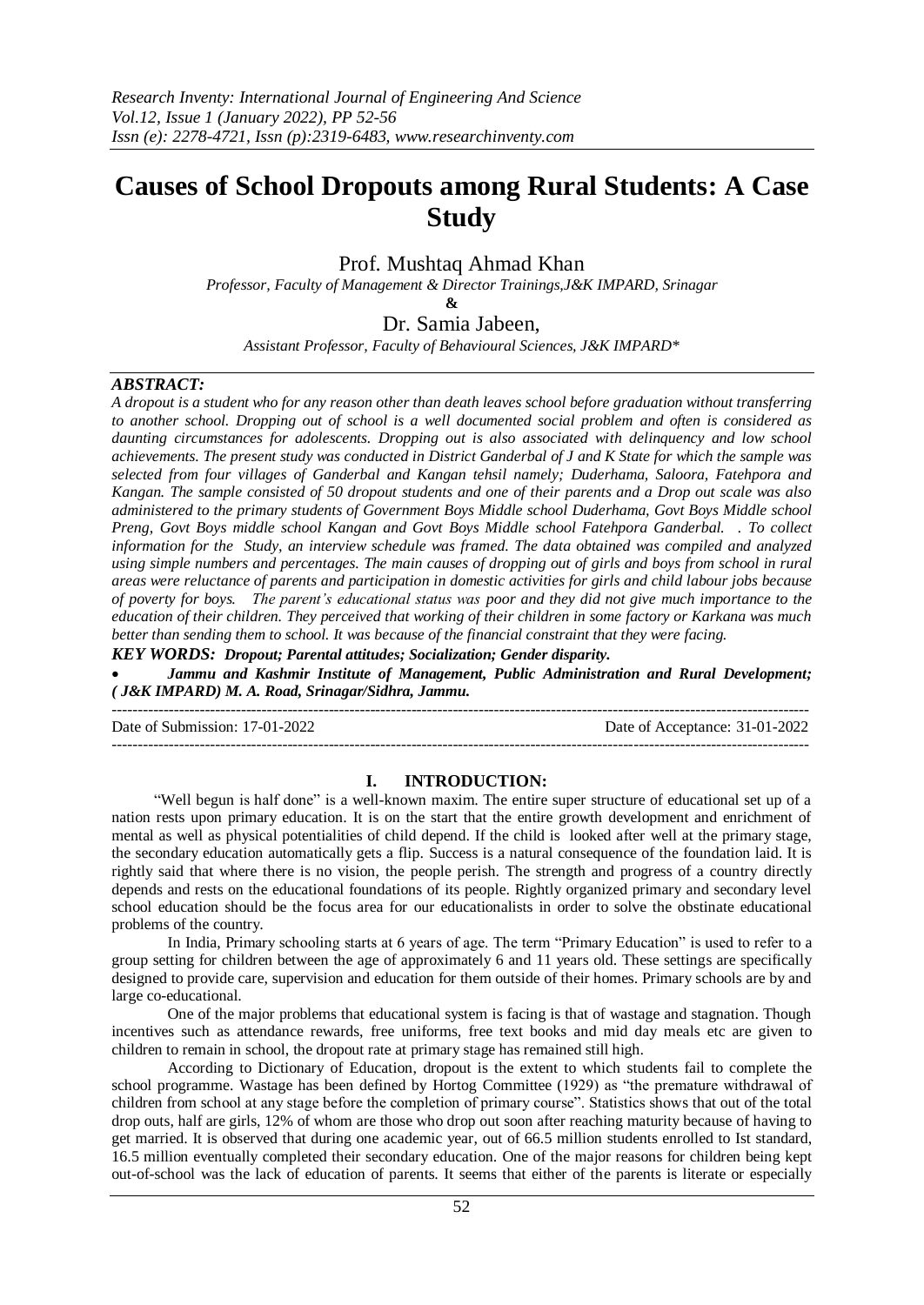when women are literate, they are more willing to send their children, especially girls, to the school. The huge dropout rates, however, indicate that children, girls more often than boys, are needed for other activities such as looking after other siblings, domestic work and help in farm work. Parents play a crucial role in keeping young people in schools. The degree and nature of family support are determined by the factors like a stressful/unstable home life, socio-economic status, minority membership, siblings' completion of high school, single parent household, poor education of parents, etc. The girls who are denied educational opportunities disproportionately as compared to boys suggest clear cut discrimination in household behavior. Parental and social attitudes in most Indian cultural context tend to perpetuate the stereotypes of girls being transient members of families on their journey to marriage and boys being the mainstay of support to ageing parents. The subordination of the adult women in the household runs parallel with a subordination of the girl child, socializing the latter into the pre-ordained role that she will assume as an adult. The implications of such unequal treatment result in limiting the opportunities and choices that girl children may have both in the present and in the future. One way to empower women would be to bring them out of the limiting boundaries of the household into the wider world of social and political relations. Generally, combinations of causes operate in keeping the child away from the school and in this context the road blocks in terms of access include absence of schools in the habitation/village, distance to the school, geographical barriers, inadequate school infrastructure, lack of basic facilities etc. There are various social factors that do not permit children to participate and these include social, cultural and religious beliefs & practices, absence of social norms, social exclusion, poor social positioning, low parental perception, etc. There are also various economic reasons for non-participation which include income or expenditure poverty, deprivation of households due to food insecurity, illness, forced livelihood options, lack of choices, vulnerability to crisis, wage work by children, unpaid or in house farm, household chores, sibling care responsibility, collecting minor forest products, grazing cattle, migration of families, high cost of education, etc. Though Education is basic requirement for human development through eradication of social and economic problems, yet it is also a vehicle by which every generation transmits social heritage to the next generation. Education is the basic instrument in awakening the child to cultural development and growth of a child in preparing him to be responsible, intelligent, strong and healthy citizen. The dropout rate among boys and girls remains high because of our Socio-economic conditions. It is also being felt that the parents are less interested in sending their girls to schools. According to Rao Mohan (2000); illiteracy, poverty, inadequate earnings and poor living conditions of parents force them not only to withdraw their wards from schools but also put them to some jobs for contribution to the family income.

Shri A. Mohandas Moses, Adviser to the then Governor of J&K, in one of his speeches highlighted that the positive features of the educational profile of Jammu & Kashmir are a satisfactory enrolment ratio, scheduled caste enrolment comparable to total enrolment, high teacher pupil ratio, better norms for opening of primary schools, free education up to post-graduation level and a high allocation of the state budget for education. The negative features are a low literacy rate, a high drop out rate, a significant gender disparity, insufficient infrastructure, inadequate facilities for teaching science subjects and very weak NGO support.' For a population of about twelve million, J&K has 9300 primary schools, 2500 middle schools, 1200 high and secondary schools, 32 colleges, 3 Universities and one Research Institute of university level. In all, there are about 595500 teachers in schools and in technical educational institutions. The main issues which need to be tackled are promoting quality primary education, reducing gender disparity, motivating young mothers in the literacy programmes, training of teachers, orienting senior masters in adult education, extending coverage of the Rural Functional Literacy Project especially to remote areas, and providing adequate educational facilities for the border areas. In the field of primary education, one of our main programmes is opening of 1400 schools in school- less habitations so that even in these places, schools would be available within 1 Km and for places having 100 populations. There is a marked gender disparity in enrolment which is the main contributory factor for low female literacy. For every 539 boys enrolled in primary schools, there are only 380 girls. At the secondary level, out of every 125 student only 44 are girls. In order to reduce this disparity at the secondary level, Girls schools need to be given preference in up-gradation programme. The dropout rate is unduly high i.e 45% for the boys and 58 % for girls in classes 1-8. From 1990-91, schemes of providing free uniforms in Girls Primary Government schools has been extended to Boys schools as well. The poverty line criteria for distribution of uniforms has also been removed. Other measures like reducing the prices of text books and for streamlining text book distribution have also been taken. However in spite of the fact that concerted efforts are being taken by the Government for universalization of Primary Education, yet the problem of dropout still exists. It is in this back drop that the present Study was undertaken to know the various reasons of school dropout in rural area of Ganderbal District. The data collected through this study will help the policy makers and NGOs working for the welfare of the children to suggest remedial measures to reduce school dropout rates in Ganderbal area. The present study was taken because as per the 2001 Census, the literacy rate of District Ganderbal was reported as 59.31. In order to ascertain what might be the causes of this low literacy rate and to what extent the incidence of dropout exists, the present Study was undertaken.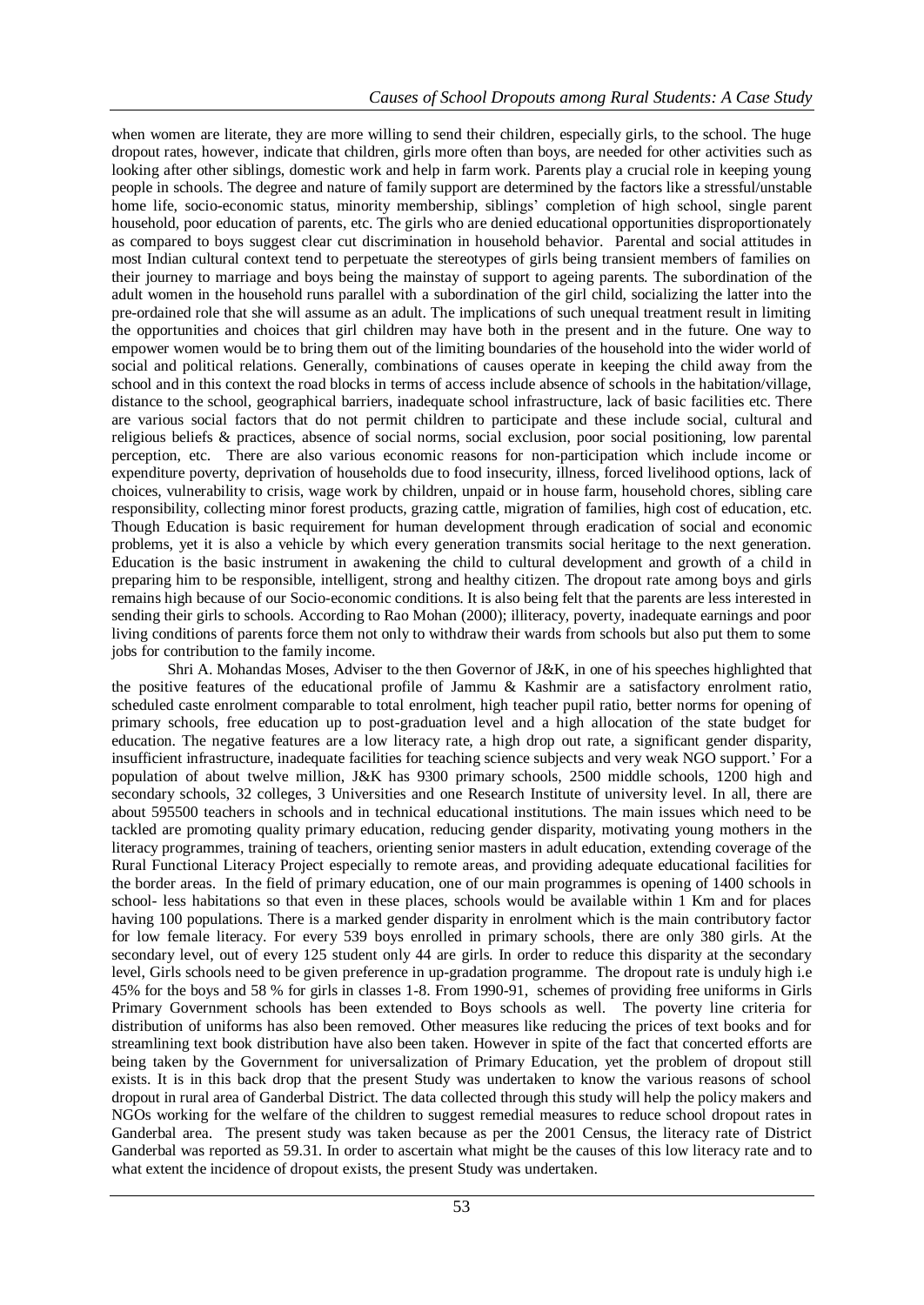## **OBJECTIVES OF THE STUDY:**

- *1. To find out the causes related to pupils leading to drop out at primary school level.*
- *2. To find out the family causes related to dropouts at primary school level.*
- *3. To find out school causes related to drop outs at Primary school level.*

## **II. METHODOLOGY:**

 The Study was conducted in Ganderbal District of Jammu and Kashmir. The sample was selected from four villages of Ganderbal, namely Duderhama, Saloora, Fatehpora and Kangan. The sample consisted of 50 dropout students and one of their parents and a Drop out scale was also administered to the primary class students of Government Boys Middle school, Duderhama, Govt Boys Middle school Preng, Govt Boys middle school Kangan and Govt Boys Middle school Fatehpora. The teachers and Head Masters of various Government schools were interviewed in order to collect information about the causes of dropout from them. To collect further information for the Study, an interview schedule was framed. The data obtained was compiled and analyzed using simple numbers and percentages.

## **III. RESULTS AND DISCUSSION:**

The dropout from education is the danger signal to our educational system. So to know causes responsible for discontinuing child education, the rural Boys and girls were interviewed and a drop out scale was administered to the primary students of various Government schools. After analysis it was revealed that the major cause of the children leaving schools before the completion of education was reluctance of the parents as expressed by 65% of the respondents. The parents (62%) needed the girls for performing domestic activities. Poverty (68%) was another root cause of Children's dropout. Twenty percent Boys and girls admitted that they left school because they were not interested in studies, 10% and 6% girls left their studies because of illness of parents and Death in the family respectively. Only 4% of the boys and girls blamed the unfair behaviour of the teachers as a reason for leaving their studies. 52% of the children claimed that because of ill health of their parents they could not continue their education. 15% of students left their education as they were teased by their class mates. 8% of students left their primary education because of death of the family member either father & mother.

#### **Causes of dropout as perceived by dropout students:**

In terms of percentile of the respondent dropouts, the reasons of dropout are enumerated as follows:

- 1. Reluctance of Parents 65%
- 2. Have to participate in domestic Activities 62%
- 3. Poverty 68%
- 4. Not interested in studies 20%
- 5. Illnesses of Parents 10%
- 6. Teacher's unfair behaviour 4%
- 7. Death in the family 6%

 The majority of the dropouts (68%) expressed that due to family circumstances, they had to engage themselves in household chores and other economic activities. Due to poor economic condition they had to work in fields and factories and so the girls had to help in the household activities. Many of the dropouts (65%) had faced the reluctance of their parents who directly questioned the objective of educating their girls as they believed that their daughters have to go to other's home after marriage, so they should have knowledge of doing domestic chores than education. The overall attitude regarding education of girl child was negative. Their social environment is such where education is considered meaningless for the girls, rather their stay at home and engagement in vocational activities is preferred over education.

| S.No             | <b>Causes</b>                                                                                          | Views in percent |
|------------------|--------------------------------------------------------------------------------------------------------|------------------|
|                  | Poverty                                                                                                | 65%              |
| 2.               | Disinterest of children in studies.                                                                    | 53%              |
| $\overline{3}$ . | Girl students being engaged in domestic activities                                                     | 47%              |
| 4.               | Girls not allowed to study but to get some vocational training like arri,<br>sozni or needle work etc. | 60%              |
| $\overline{5}$ . | Illness of parents                                                                                     | 52%              |
| 6.               | Death in family (father or mother of the child)                                                        | 8%               |
| 7.               | Teasing by class mates                                                                                 | 15%              |

**Table: 1: Causes of dropout perceived by Students**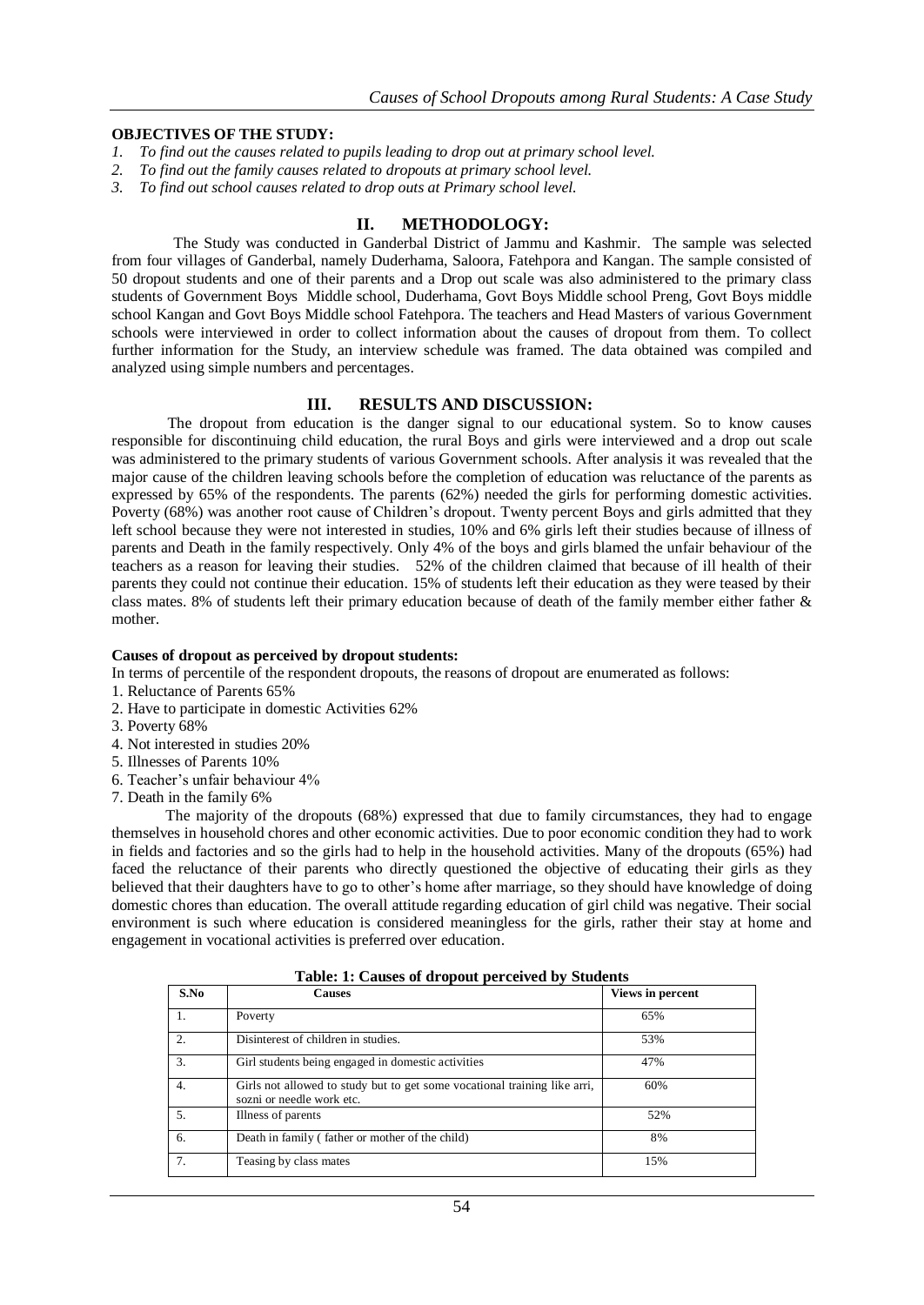### **Causes of dropout as perceived by parents of dropout children:**

 During the study it was perceived that most of the parents of dropout students were illiterate. Due to poor socio-economic conditions, parents were paying less attention towards the education of their children. The data which was collected during the study from the parent of dropout students revealed that poverty is the main cause due to which they are not able to continue the education of their children.71% of parents agreed that they engaged their daughters in house hold activities, 63% of the parents sent their boys to do some labour work (karkhana ) or automobile shop, 43% of a parents object the education of the girls as they believed that after marriage they have to go to the others home and have to look after their domestic activities, 37% of parents were of the opinion that they want to send their children to school, but their children do not have any interest in studies.

| S.No | Causes                                                                                                                                     | Views in percent |
|------|--------------------------------------------------------------------------------------------------------------------------------------------|------------------|
| 1.   | Parents engaging their daughters in household activities.                                                                                  | 71%              |
| 2.   | Parents due to poor economic conditions sending their sons to do some<br>labour work in a Karkhana, factory or automobile / mechanic shop. | 63%              |
| 3.   | Parents objecting to their daughters' education due to their need to look<br>after their families after marriage.                          | 43%              |
| 4.   | Girls not interested in Education rather wants to learn some skills like<br>sozni work ari work, paper machine etc.                        | 37%              |

**Table: 2 Causes of Dropout perceived by Parents**

#### **Causes of dropout as perceived by Teachers/Headmasters of schools:**

 During the study, teachers & Headmasters of various govt. schools were interviewed in order to ascertain their views so for as the dropout of primary school students is concerned. 75% of Teachers and Headmasters revealed that parents of the children put in very less efforts in the education of their children, 45% believed that children themselves are not interested in studies, 62% believed that poverty of parents is the main hindrance in the continuation of education of the children, 23% believed that the infrastructural facilities in schools are not good to attract the children to study.

|                                                | Table: 3 |  |
|------------------------------------------------|----------|--|
| <b>Causes of Dropout perceived by Teachers</b> |          |  |

| S.No | Causes                                                                | Views in percent |
|------|-----------------------------------------------------------------------|------------------|
|      | Parents put in less efforts in the education of their wards.          | 75%              |
|      | Students not interested in education because of less achievement.     | 45%              |
|      | Due to poverty parents sending their wards for work in order to earn. | 62%              |
|      | Poor Infrastructural facilities in schools                            | 23%              |

#### **Causes of dropout as perceived by enrolled students:**

 The students, who were studying in different govt. schools namely govt. Middle Schools Duderhama, Saloora, Fatehpora and Kangan, were also interviewed and the dropout scale was also administered in order to find out the causes of dropout from their point of view. After analysis of the data collected it was revealed that students as well as their parents were responsible for dropout of their children from the schools. 75% of students asserted that most of the parents were illiterate , 45% of students believed that children themselves are not interested in education because of less achievements, 62% believed that poverty of parents is the main cause of school dropout and only 13% of students were of the opinion that poor infrastructure in schools is responsible for dropout.

| Table 4                                              |          |  |  |
|------------------------------------------------------|----------|--|--|
| Causes of dropout as perceived by enrolled students: |          |  |  |
| Causes                                               | Views in |  |  |

| S.No | Causes                                                            | Views in percent |
|------|-------------------------------------------------------------------|------------------|
|      | Illiteracy of the parents                                         | 75%              |
| ـ.   | Students not interested in education because of less achievement. | 45%              |
|      | Poverty of parents.                                               | 62%              |
|      | Poor Infrastructure in schools                                    | 23%              |

## **IV. CONCLUSION:**

 The main causes of dropout amongst boys and girls from schools in Ganderbal district were the reluctance of parents and participation in economic activities for boys and domestic activities for girls. In general due to poor educational background of parents, education of the children is not given much importance. The disinterest of children towards education was also found as one of the causes of dropout. Although the literacy rate has gone up since 1951, but the cases of dropout of boys and girls is still there. It has